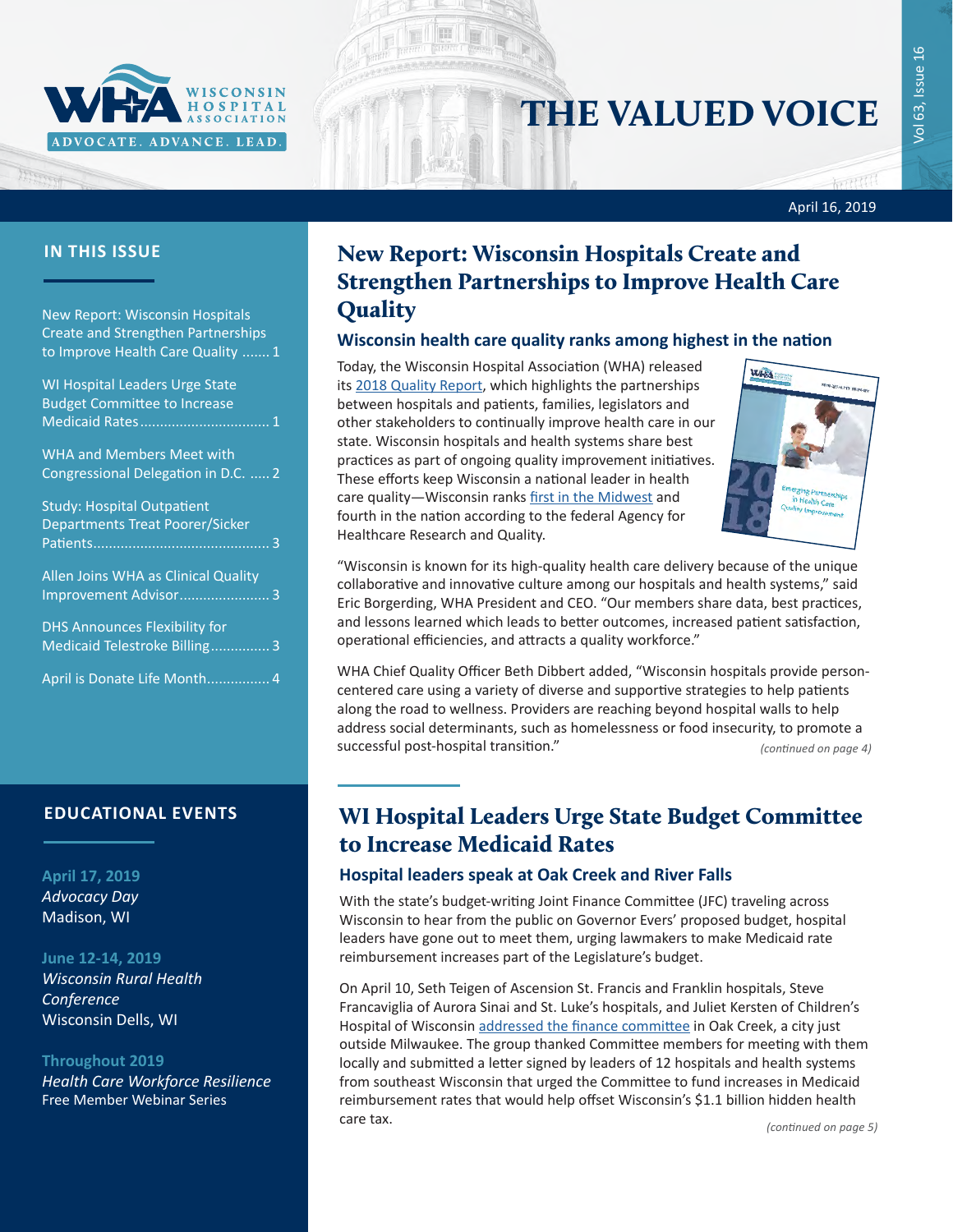### <span id="page-1-0"></span>WHA and Members Meet with Congressional Delegation in D.C.

### **Key issues: site-neutral payments, GME, transparency**

The Wisconsin Hospital Association and leaders from hospitals and health systems from across the state traveled to Washington, D.C., to meet with all 10 of Wisconsin's Congressional Delegation on April 9. Those participating included John Russell of Columbus Community Hospital, Dan DeGroot of Stoughton Hospital Association, Michael Loy of North Central Health Care, Tony Curry of Advocate Aurora, Brad Wolters of Marshfield Clinic, Jeremy Levin of Rural Wisconsin Health Cooperative, Jan Molaska, Peg Larson, and Ron Williams of Partners of WHA, as well as Eric Borgerding and Jon Hoelter of WHA. Among the main discussioin topics were concerns about site-neutral payments, federal support for graduate medical education (GME), and support for health care price transparency.

WHA's group of hospital advocates thanked the entire delegation for their unified support on two recent issues WHA has long supported related to workforce and value-based payments. The entire House delegation signed onto legislation introduced by Congressmen Kind and Gallagher, the Advancing Medical Resident Training in Communities Act, which would fix an issue that has led to artificially low GME caps for a handful of hospitals across the country, including two in Wisconsin. The group also asked the delegation to support HR 1763 & S 348, legislation that would add 15,000 new federally funded GME slots and help states like Wisconsin reduce their health care workforce shortage.



*Top row: L to R: WHA and hospital leaders meet with Rep. Sean Duffy; WHA and hospital leaders meet with Rep. Mike Gallagher. Center: WHA and hospital leaders meet with U.S. Sen. Tammy Baldwin. Bottom row: WHA and hospital leaders meet with Rep. Mark Pocan; WHA and hospital leaders meet with Rep. Ron Kind*

The hospital leaders urged lawmakers to reverse the site-neutral cuts enacted by CMS in last fall's outpatient rule. Instead, they encouraged officials to focus on more value-based payment reforms and thanked the delegation for signing onto a letter encouraging CMS to reform the physician self-referral law, more commonly known as the Stark Law. Instead of piecemeal cuts, like site-neutral payments, more value-based payments would reward states like Wisconsin that rank high for quality and value.

Lastly, WHA's hospital leaders voiced support for Congress' recent efforts to improve health care price transparency and reduce instances of surprise billing.

"WHA has been a strong supporter of transparency, reporting meaningful price and quality data to consumers for more than 15 years through [PricePoint](http://www.wipricepoint.org/Home.aspx) and [CheckPoint.](https://www.wicheckpoint.org/Home_main.aspx) Our commitment to transparency has positioned Wisconsin as a national leader in the drive to promote high-quality, high-value health care," said Eric Borgerding, WHA President and CEO. "I want to thank everyone who joined us for this very important trip to meet with our federal officials. This was an excellent opportunity to let lawmakers know of our support for their efforts to make health care more consumer friendly, as well as other reforms they can make to help promote and incentivize more value-based care and grow our health care workforce."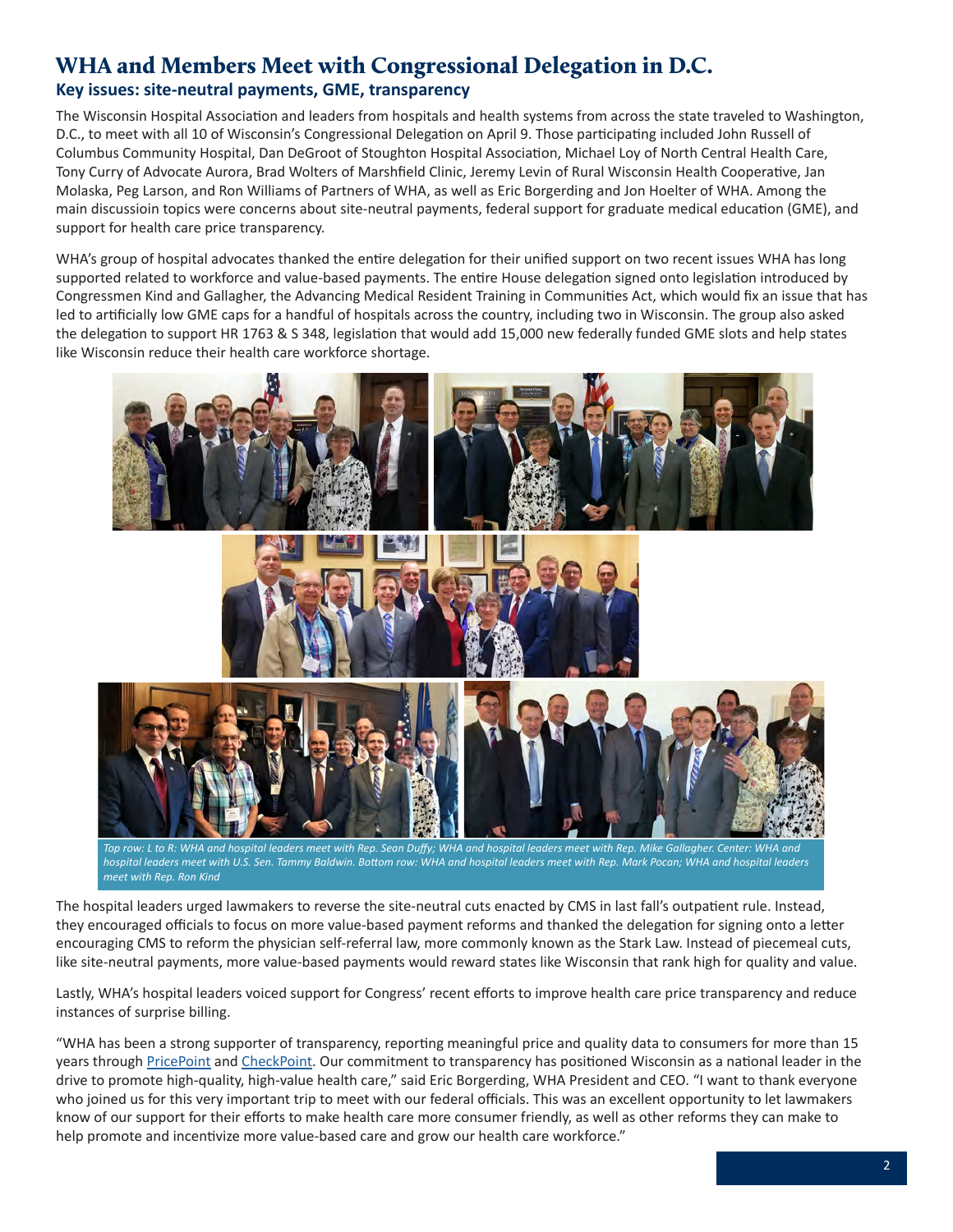## <span id="page-2-0"></span>Study: Hospital Outpatient Departments Treat Poorer/Sicker Patients



The findings of a new study conducted for the American Hospital Association found that Medicare patients treated in hospital outpatient departments (HOPDs) are more likely to be poorer, have severe chronic conditions, and have been previously hospitalized than Medicare patients treated in an ambulatory surgical center (ASC). The study concludes that due to their

medical complexity, HOPD patients may require a greater level of care than ASC patients.

This study comes at a time when Medicare proposals under consideration by policymakers in Washington, D.C., would compensate HOPDs and ASCs the same amount, failing to recognize the differences in the types of services provided by HOPDs and the patients they serve. Currently, Medicare pays HOPDs, which have more comprehensive regulatory requirements than ASCs, less than the cost of providing care. In Wisconsin, for instance, Medicare reimburses HOPDs roughly 75% of the cost of providing care. WHA has emphasized to policymakers that further reducing reimbursement would threaten access to care for patients who, according to the study, are more likely to be disabled, 85 or older, from lower-income areas, Black or Hispanic, and burdened with more severe chronic conditions.

[View a copy of the study,](https://www.aha.org/system/files/media/file/2019/04/kng-health-aha-analysis-of-hopd-vs-asc-report.pdf) which was conducted by KNG Health Consulting, LLC.

### Allen Joins WHA as Clinical Quality Improvement Advisor

Anne Allen has joined WHA's Quality Department as a Clinical Quality Improvement Advisor, with a focus on providing clinical technical assistance to Wisconsin hospitals. Allen will work under the current Hospital Improvement Innovation Network (HIIN) CMS contract, as well as upcoming Superior Health Quality Alliance (SHQA) task order projects.

Allen joins WHA with experience working in hospital quality improvement and has Lean process improvement skills, managing projects in clinician practices that includes physician payment incentive programs, as well as knowledge of infection reduction practices. Additionally, she has experience working as a Public Health Nurse in Sauk County.



"We are excited to have Anne join our team. Her experience and energy will contribute to the quality improvement resources our members already value," said WHA Chief Quality Officer Beth Dibbert.

Allen holds BSN and MSN degrees with a focus on Nursing Leadership and Health Care Systems. She joined WHA on April 8.

### DHS Announces Flexibility for Medicaid Telestroke Billing **The new billing clarification is consistent with WHA recommendations**

Consistent with recommendations made by WHA to preserve alternate billing approaches for Medicaid telestroke services, the Wisconsin Department of Health Services (DHS) published a [ForwardHealth Update](https://www.forwardhealth.wi.gov/kw/pdf/2019-12.pdf) last week to clarify flexible billing options for Medicaid telestroke services.

Telestroke enables a qualified stroke specialist to use technology to treat stroke patients in another location through a consultation with the patient's local emergency providers.

In the ForwardHealth Update, DHS clarifies that Medicaid telestroke professional services may be billed either by:

- The provider delivering the telestroke services from a distant site to a patient located at a remote health care facility (called an "originating site"); or
- The originating site on behalf of the distant site provider delivering the telestroke services, provided the originating site has established a contractual relationship with the distant site provider for telestroke services.

The [ForwardHealth Update](https://www.forwardhealth.wi.gov/kw/pdf/2019-12.pdf) further clarifies that if the originating site bills Medicaid for the telestroke services on behalf of the distant site provider, the originating site also may bill for a telehealth facility fee (called an "originating site fee") as is currently allowed for originating sites under Medicaid's telehealth policy.

DHS invited input from WHA as the agency developed its clarification on Medicaid telestroke billing, and WHA encouraged DHS to adopt the flexible approach of permitting either the distant site provider or the originating site to bill for the telestroke professional services.

See a [comprehensive description of Medicaid's telehealth policy](https://www.forwardhealth.wi.gov/kw/pdf/2017-25.pdf). For more information, contact [Andrew Brenton](mailto:abrenton@wha.org), WHA Assistant General Counsel, at 608-274-1820, or visit WHA's [telehealth webpage.](https://www.wha.org/HealthCareTopics/T/Telehealth)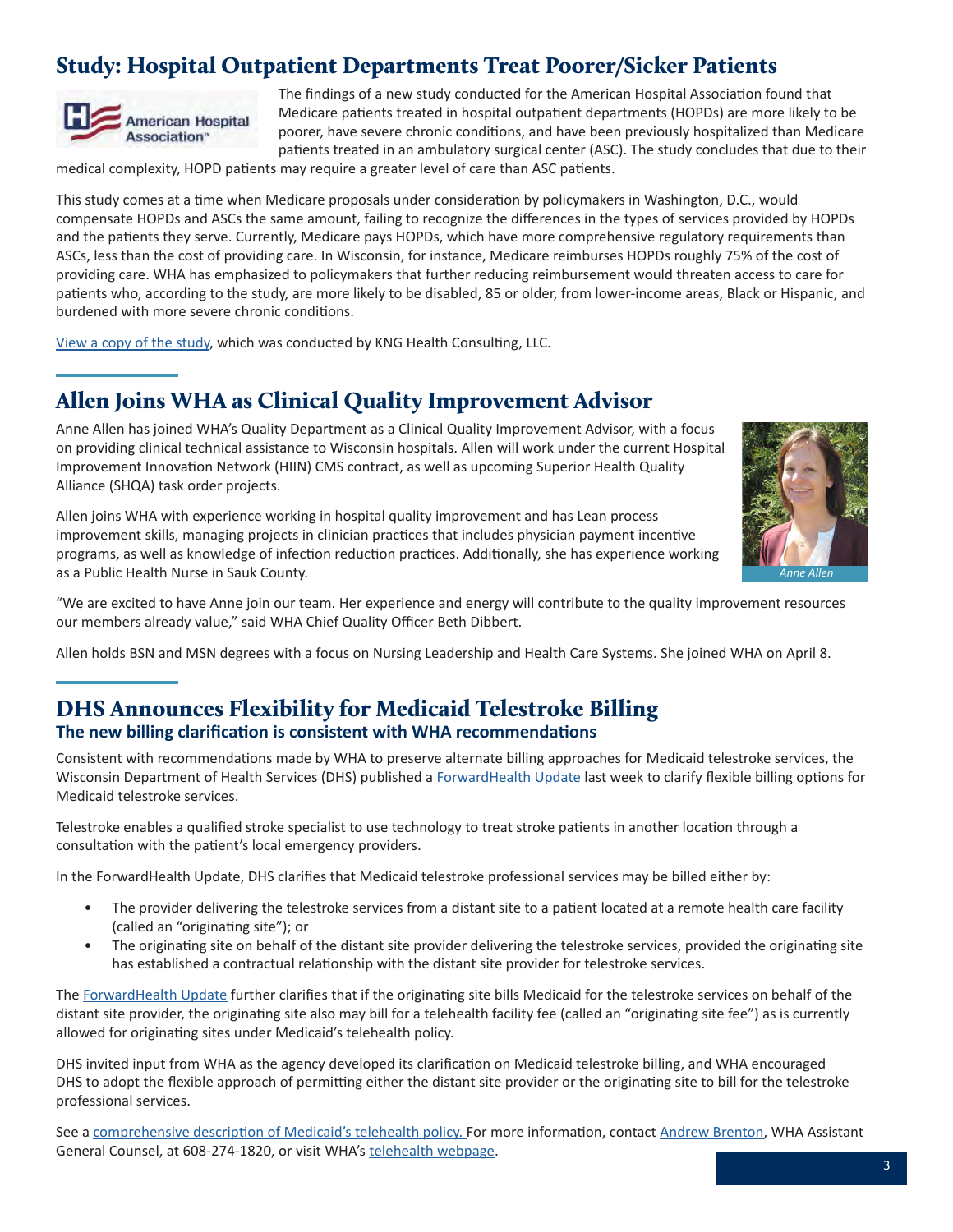### <span id="page-3-0"></span>April is Donate Life Month



The WHA Information Center (WHAIC) reported 1,226 kidney transplants and 173 heart transplants were performed over the past three years in Wisconsin hospitals. The map provides the rate of visits per 1,000 population of the counties within this timeframe for transplants performed.

National Donate Life Month was instituted by [Donate Life America](https://www.donatelife.net/) and its partnering organizations in 2003. It features an entire month of local, regional and national activities to help encourage Americans to register as organ, eye and tissue donors, and to celebrate those who have saved lives through the gift of donation.

According to [UNOS](https://unos.org/), as of April 7, 2019, there were 113,722 people waiting for lifesaving organ transplants in the U.S. Of these, 94,963 await kidney transplants and 3,799 await heart transplants.

Think about registering to be an organ donor: one donor could save up to eight lives.



Below are several examples of the partnerships and quality improvement initiatives included in the [2018 Quality Report](https://www.wha.org/WisconsinHospitalAssociation/media/WHA-Reports/2018qualityReport.pdf):

- More than 80 Wisconsin hospitals have partnered with another 230 hospitals across Michigan and Illinois in the Great Lakes Partners for Patients Hospital Improvement Innovation Network (GLPP). Hospitals succeed in reducing adverse patient events and readmissions through an all-share, all-learn collaborative approach.
- Hospitals are actively including patients and families in developing and implementing best-practice, innovative strategies to reduce harmful infections and prevent patient falls. Learn more about these innovative strategies by reading the 17 examples in the report.
- WHA developed the Physician Quality Academy which helps physicians engage with quality improvement efforts utilizing implementation science, which improves the health of patients and patient populations by creating care processes that bring evidence-based best practices to the bedside.
- Sepsis mortality, Clostridioides difficile infection (CDI), and other infection rates have declined in Wisconsin through the application of best practice strategies and collaborative sharing between hospitals.





- WHA worked with Wisconsin lawmakers to pass, enact and implement the Health Care Data Modernization Act. Since 2016, this bipartisan legislation has enhanced the utility of Wisconsin's hospital and ambulatory surgery center discharge data program by more efficiently deploying health care resources to address population health needs in Wisconsin communities.
- WHA's CheckPoint website drives quality improvement through transparency. Throughout its history, CheckPoint has posted 115 different measures of clinical care and patient outcomes. The WHA Measures Team, representing more than 40 hospitals and health systems in Wisconsin, oversees more than 50 measures on the current site, ensuring the data reported is relevant, actionable, and representative of the care and services most hospitals provide. Visit [www.wicheckpoint.org](http://www.wicheckpoint.org) **POINT** WHA FOR for more information.